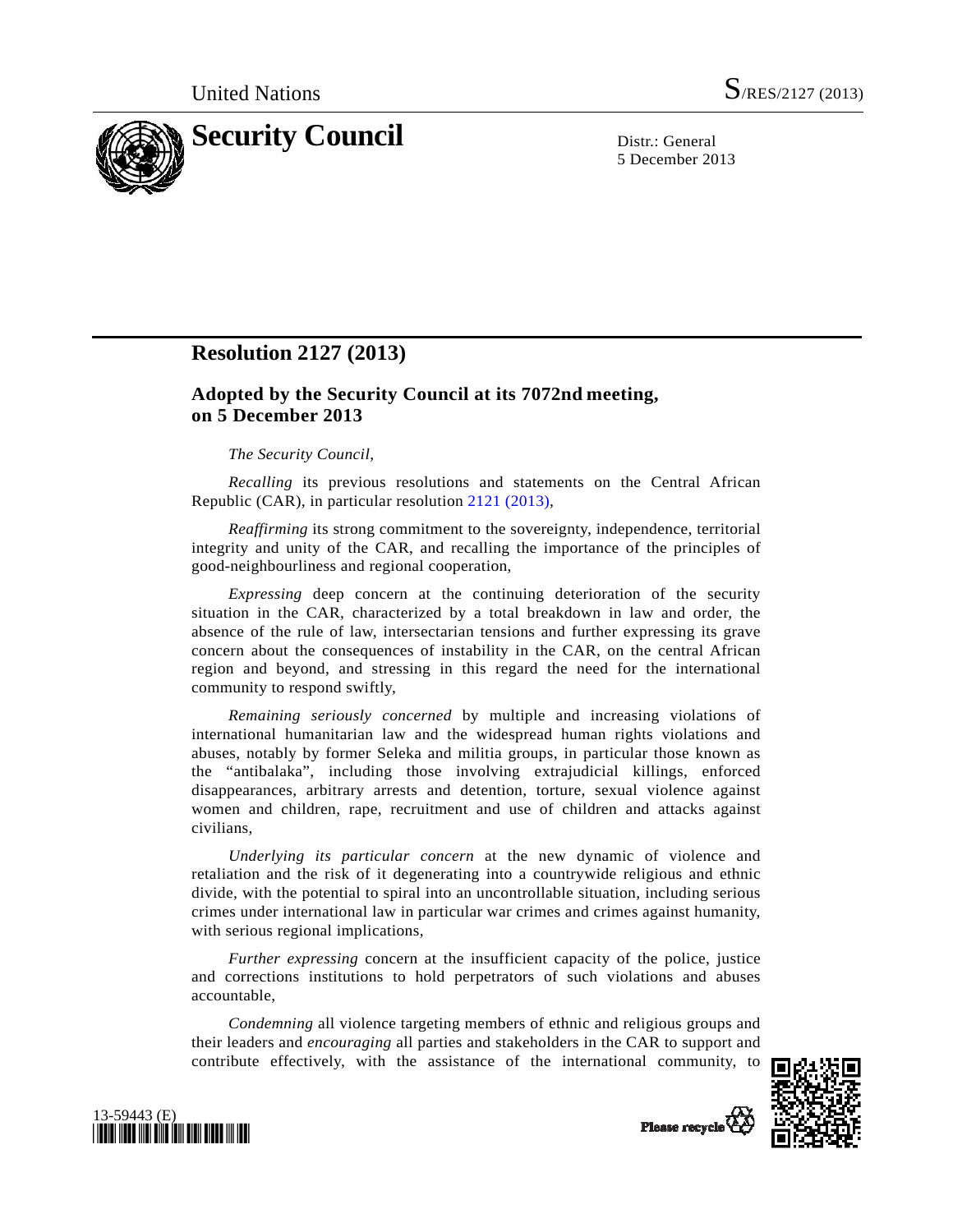intercommunal and interfaith dialogues, aiming at alleviating the current tensions on the ground,

*Reiterating* that all perpetrators of such acts must be held accountable and that some of those acts may amount to crimes under the Rome Statute of the International Criminal Court (ICC), to which the CAR is a State party, and further *recalling* the statement made by the Prosecutor of the ICC on 7 August 2013,

*Reiterating* its condemnation of the devastation of natural heritage and noting that poaching and trafficking of wildlife are among the factors that fuel the crisis in the CAR,

*Noting* the decision by the Kimberley Process to suspend the CAR,

*Welcoming* the report of the Secretary-General dated 15 November 2013, on the situation in the CAR and on the planning of MISCA and taking note of the detailed options for international support to MISCA,

*Recalling* that the Transitional Authorities have the primary responsibility to protect the civilian population,

*Further recalling* its resolutions [1265 \(1999\),](http://undocs.org/S/RES/1265(1999)) [1296 \(2000\)](http://undocs.org/S/RES/1296(2000)), [1674 \(2006\)](http://undocs.org/S/RES/1674(2006)), [1738](http://undocs.org/S/RES/1738(2006))  [\(2006\)](http://undocs.org/S/RES/1738(2006)) and [1894 \(2009\)](http://undocs.org/S/RES/1894(2009)) on the protection of civilians in armed conflict, its resolutions [1612 \(2005\)](http://undocs.org/S/RES/1612(2005)), [1882 \(2009\),](http://undocs.org/S/RES/1882(2009)) [1998 \(2011\)](http://undocs.org/S/RES/1998(2011)) and [2068 \(2012\)](http://undocs.org/S/RES/2068(2012)) on Children and Armed Conflict and its resolutions [1325 \(2000\)](http://undocs.org/S/RES/1325(2000)), [1820 \(2008\),](http://undocs.org/S/RES/1820(2008)) [1888 \(2009\)](http://undocs.org/S/RES/1888(2009)), [1889](http://undocs.org/S/RES/1889(2009))  [\(2009\),](http://undocs.org/S/RES/1889(2009)) [1960 \(2010\),](http://undocs.org/S/RES/1960(2010)) [2106 \(2013\)](http://undocs.org/S/RES/2106(2013)) and [2122 \(2013\)](http://undocs.org/S/RES/2122(2013)) on Women, Peace and Security and *calling upon* the parties in the CAR to engage with the Special Representative on Children and Armed Conflict and the Special Representative on Sexual Violence in Conflict,

*Stressing* the importance that the Transitional Authorities ensure women's full and equal participation in all discussions pertinent to the resolution of the conflict and in all phases of electoral processes,

*Emphasizing* the risk of the situation in the CAR providing a conducive environment for transnational criminal activity, such as that involving arms trafficking and the use of mercenaries as well as a potential breeding ground for radical networks,

*Recalling* its resolution [2117 \(2013\)](http://undocs.org/S/RES/2117(2013)) and *expressing grave concern* at the threat to peace and security in the CAR arising from the illicit transfer, destabilizing accumulation and misuse of small arms and light weapons,

*Expressing continued concern* about the activity of the Lord's Resistance Army (LRA) in the CAR due in part to the prevailing security situation,

*Reiterating* its serious concern at the worsening humanitarian situation in the CAR, strongly *condemning* the repeated attacks on UN staff and humanitarian personnel, goods, assets and premises and the looting of humanitarian aid which have resulted in obstructing the delivery of humanitarian aid,

*Underscoring* the importance of respecting the United Nations guiding principles of humanitarian assistance, including neutrality, impartiality, humanity and independence in the provision of humanitarian assistance,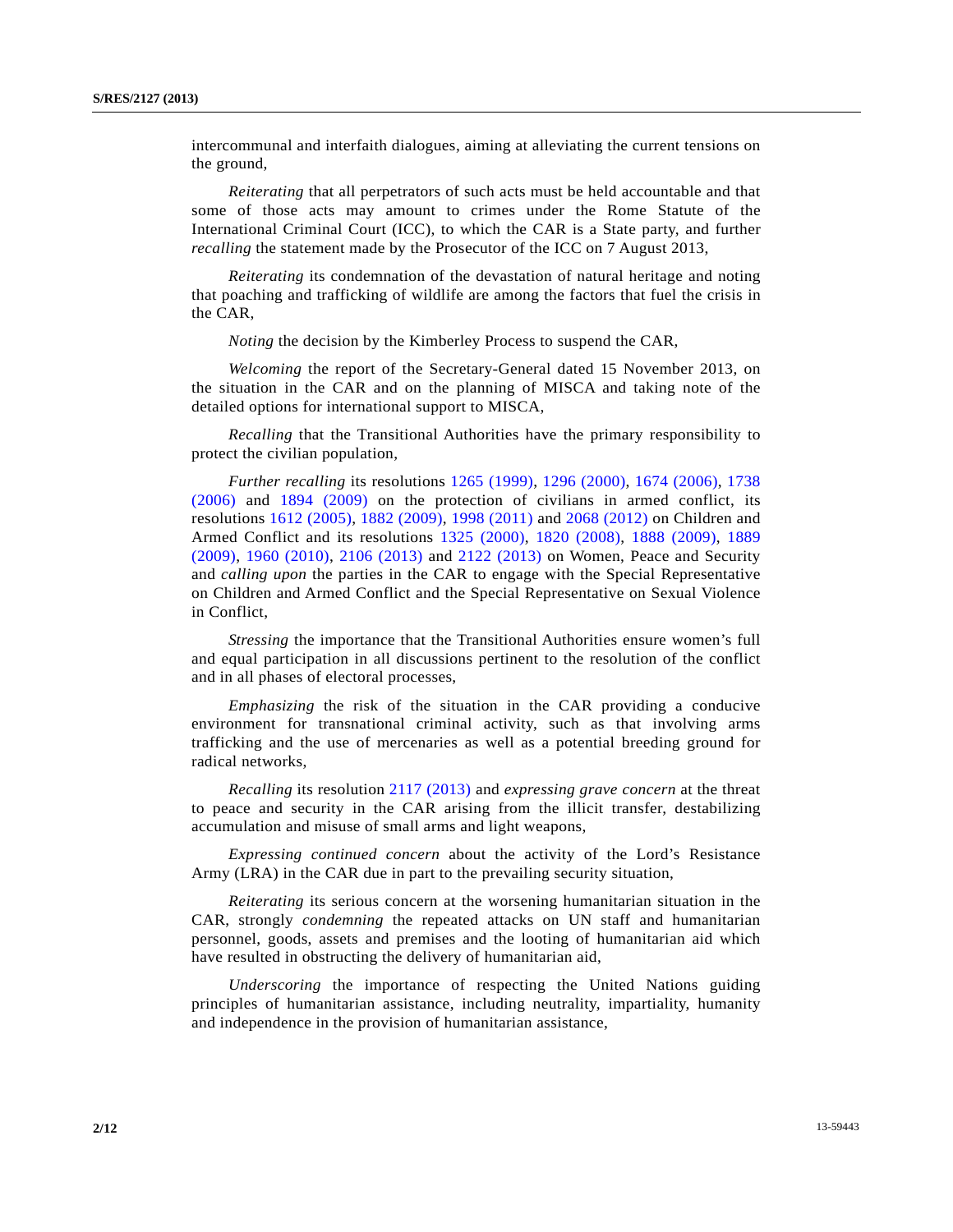*Urging* all parties to take the necessary steps to ensure the safety and security of humanitarian personnel and United Nations and its associated personnel and their assets,

*Recalling* the letter of its President dated 29 October, approving the deployment of a guard unit to the CAR as part of BINUCA and taking note of the Secretary-General's letter of 26 November 2013 highlighting progress towards the deployment of a guard unit within BINUCA, as well as the consent of the Transitional Authorities as expressed on 5 November for such a guard unit and *welcoming* in this regard the contribution of the Kingdom of Morocco to this unit,

*Welcoming* the decision of the African Union Peace and Security Council (AU-PSC) on 19 July 2013 to authorize the deployment of the "African-led International Support Mission in the CAR" (referred to hereafter as MISCA), as well as the adoption of a new concept of operation on 10 October 2013,

*Reiterating* its appreciation for the ongoing efforts of the Economic Community of Central African States (ECCAS) and its Mediator regarding the CAR crisis, as well as the efforts of the African Union to resolve the crisis, and the efforts of the International Contact Group on the CAR,

*Welcoming* the strong engagement of the European Union (EU) for the CAR, in particular the Foreign Affairs Council conclusions of 21 October 2013 and the commitment of the EU to contribute financially to the deployment of MISCA within the framework of the African Peace Facility, further *welcoming* ongoing discussions within the EU on possible additional support,

*Welcoming* the efforts made by the Secretariat to expand and improve the roster of experts for the Security Council Subsidiary Organs Branch, bearing in mind the guidance provided by the Note of the President [\(S/2006/997\)](http://undocs.org/S/2006/997),

*Taking note* of the declaration adopted by the International Contact Group on the CAR at its third meeting held in Bangui on 8 November 2013,

*Taking note* of the AU-PSC Communiqué of 13 November 2013, which urges the Security Council to quickly adopt a resolution endorsing and authorizing the deployment of MISCA,

*Taking note* of the letter dated 22 November 2013 from the Chair of the Peacebuilding Commission, stressing the importance of ensuring that peacebuilding needs in CAR are addressed immediately following stabilization of the security and humanitarian situation and, in this regard, *emphasizing* the Commission's role in mobilizing and sustaining the attention and commitment of partners and actors in support of related United Nations and regional efforts,

*Taking note* of the letter by the CAR authorities of 20 November 2013 requesting the support to MISCA by French forces,

*Underlining* the importance of all subregional, regional and international organizations acting in the CAR improving their coordination with one another,

*Determining* that the situation in the CAR constitutes a threat to international peace and security,

*Acting* under Chapter VII of the Charter of the United Nations,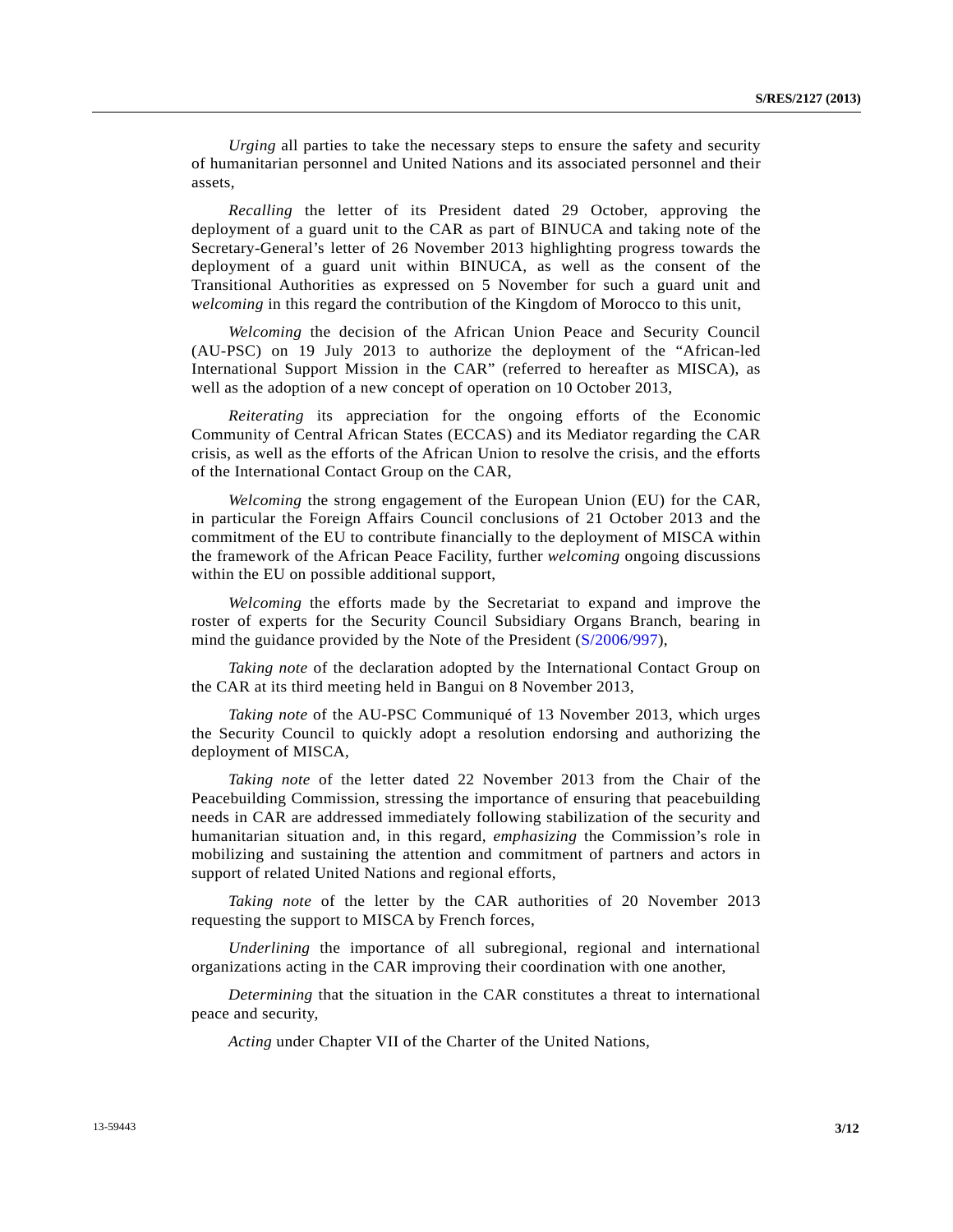#### **Political process**

 1. *Underlines* its support for the Libreville Agreements of 11 January 2013, the N'Djamena Declaration of 18 April 2013, the Brazzaville Appeal of 3 May 2013 and the declaration adopted by the International Contact Group on the CAR at its third meeting held in Bangui on 8 November 2013;

 2. *Reiterates* that, according to the political agreement signed in Libreville, the Prime Minister is the Head of the Government of National Unity which is in charge of implementing the priorities defined in article 5 of this agreement and urges all parties to respect this agreement;

 3. *Further reiterates* that, in accordance with the African Charter on Democracy, Elections and Governance, the Libreville Agreements, the relevant ECCAS decisions and the Constitutional Charter for the Transition, the Head of Transition, the Prime Minister, the President of the National Transition Council (NTC), the Ministers and members of the NTC bureau cannot participate in the elections intended to restore the constitutional order;

 4. *Urges* the Transitional Authorities to take all appropriate steps for immediate disarmament, cantonment and dismantling of all armed groups, throughout the whole territory of the country, consistent with international standards;

 5. *Demands* the swift implementation of transitional arrangements referred to in paragraph 1 above, which shall lead to the holding of free, fair and transparent presidential and legislative elections 18 months after the beginning of the transition period as defined in article 102 of the Transitional Charter which took effect on 18 August 2013, and called for by the N'Djamena Declaration;

 6. *Deplores* that the Transitional Authorities have made only limited progress towards the implementation of key elements of the Transitional Framework, notably regarding the organization of elections by February 2015; and in this regard, *calls upon* the Transitional Authorities to swiftly put in place the National Authority for the elections which will enable the United Nations to identify the technical requirements for the successful organization of elections;

 7. *Urges* the Transitional Authorities to implement the "Republican Pact" signed by the transitional government on 7 November 2013, under the aegis of the Sant'Egidio, as a credible framework to promote an inclusive national dialogue between all political, social and religious parties of the country, and requests the Secretary-General, through his Special Representative for the CAR, to take appropriate steps to assist the Transitional Authorities to enhance their mediation capacity and to facilitate and strengthen such a dialogue;

 8. *Expresses its intention* to closely monitor the management of the Transition and commends the role of the Special Representative of the Secretary-General (SRSG) and the ECCAS mediator;

 9. *Expresses* its support for BINUCA's critical role in helping to restore the constitutional order and supporting the ongoing political process in the implementation of the Libreville agreement and the N'Djamena road map and the electoral process;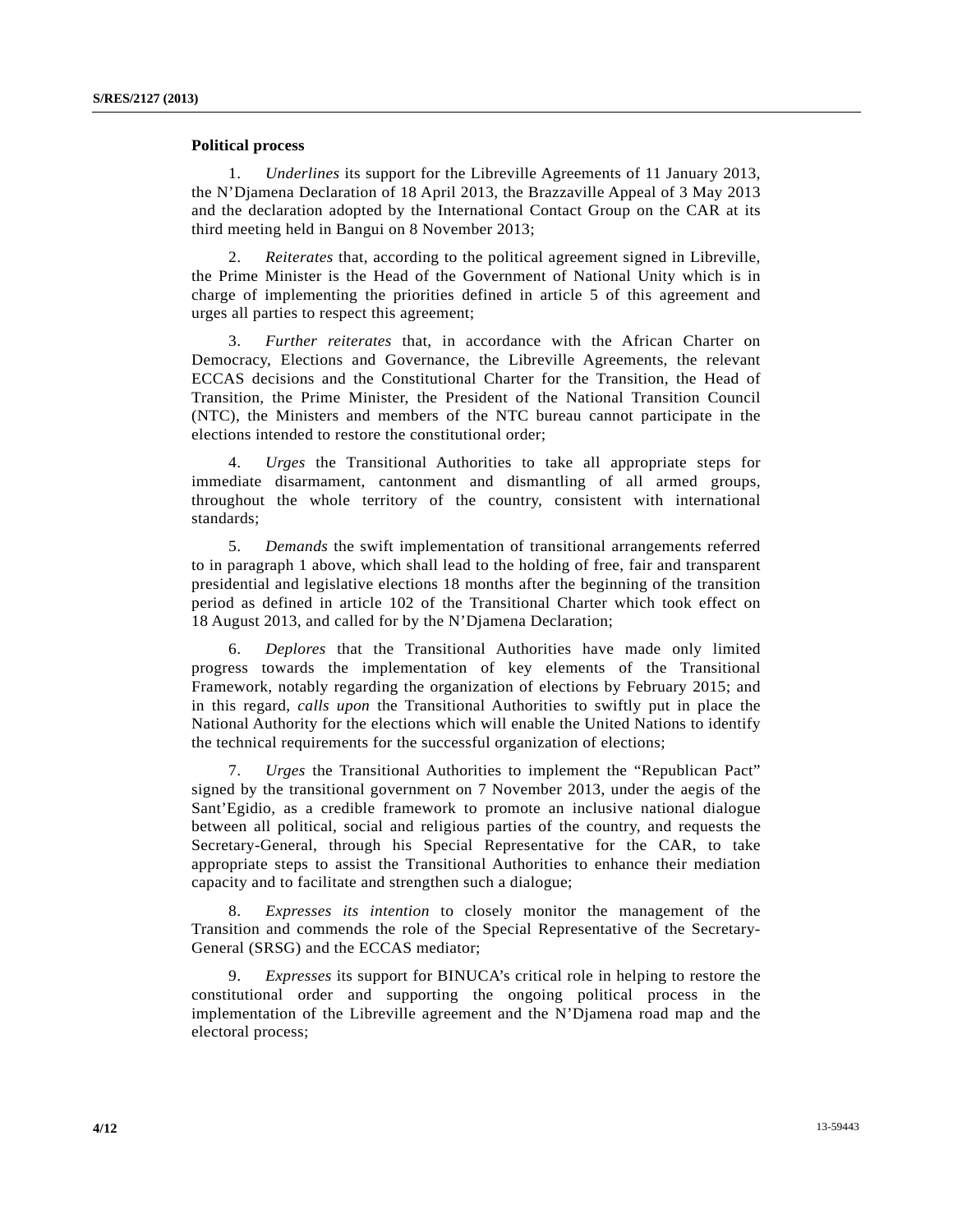10. *Decides* that any attempt to delay, impede or violate the transitional arrangements referred to in paragraph 1 above shall be considered as an impediment to the peace process and could lead to the imposition of appropriate measures defined in paragraph 56 below;

## **DDR/SSR**

 11. *Urges* Transitional Authorities to develop and implement disarmament, demobilization and reintegration (DDR) or disarmament, demobilization, repatriation, reintegration and resettlement (DDRRR) programmes including for former Seleka elements who will not be integrated into the security forces and children associated with armed forces and groups;

 12. *Further urges* the Transitional Authorities to develop and to implement a comprehensive and nationally owned Security Sector Reform (SSR) programme, which includes appropriate vetting procedures to reconstitute professional, balanced and representative CAR security forces selected on the basis of the respect for human rights and nationality, and calls upon the Transitional Authorities to cooperate with BINUCA and MISCA for these purposes;

 13. *Calls on* Member States, regional and international organizations, including the African Union, the United Nations and the European Union, to coordinate their assistance to the Transitional Authorities in their efforts towards reforming the security sector;

## **Rule of law**

 14. *Underlines* the importance of strengthening the capacity of police, justice and correction institutions to uphold the rule of law and bring to justice perpetrators of violations of international humanitarian law, international human rights law and of human rights abuses;

 15. *Further stresses* the importance of strengthening support to the Transitional Authorities to enable them to address security challenges and extend state authority;

#### **Protection of natural resources**

 16. *Condemns* the illegal exploitation of natural resources in the CAR which contributes to the perpetuation of the conflict, and underlines the importance of bringing an end to these illegal activities, including by applying the necessary pressure on the armed groups, traffickers and all other actors involved;

#### **Promotion and protection of human rights**

 17. *Strongly condemns* the continued violations of international humanitarian law and the widespread human rights violations and abuses, perpetrated by armed groups, and specifically former Seleka elements, anti-Balaka elements and the LRA, that threaten the population and *stresses* that the perpetrators of such violations should be brought to justice;

 18. *Urges* the Transitional Authorities to ensure, without delay, that all perpetrators of violations and abuses of human rights and violations of international humanitarian law are held accountable;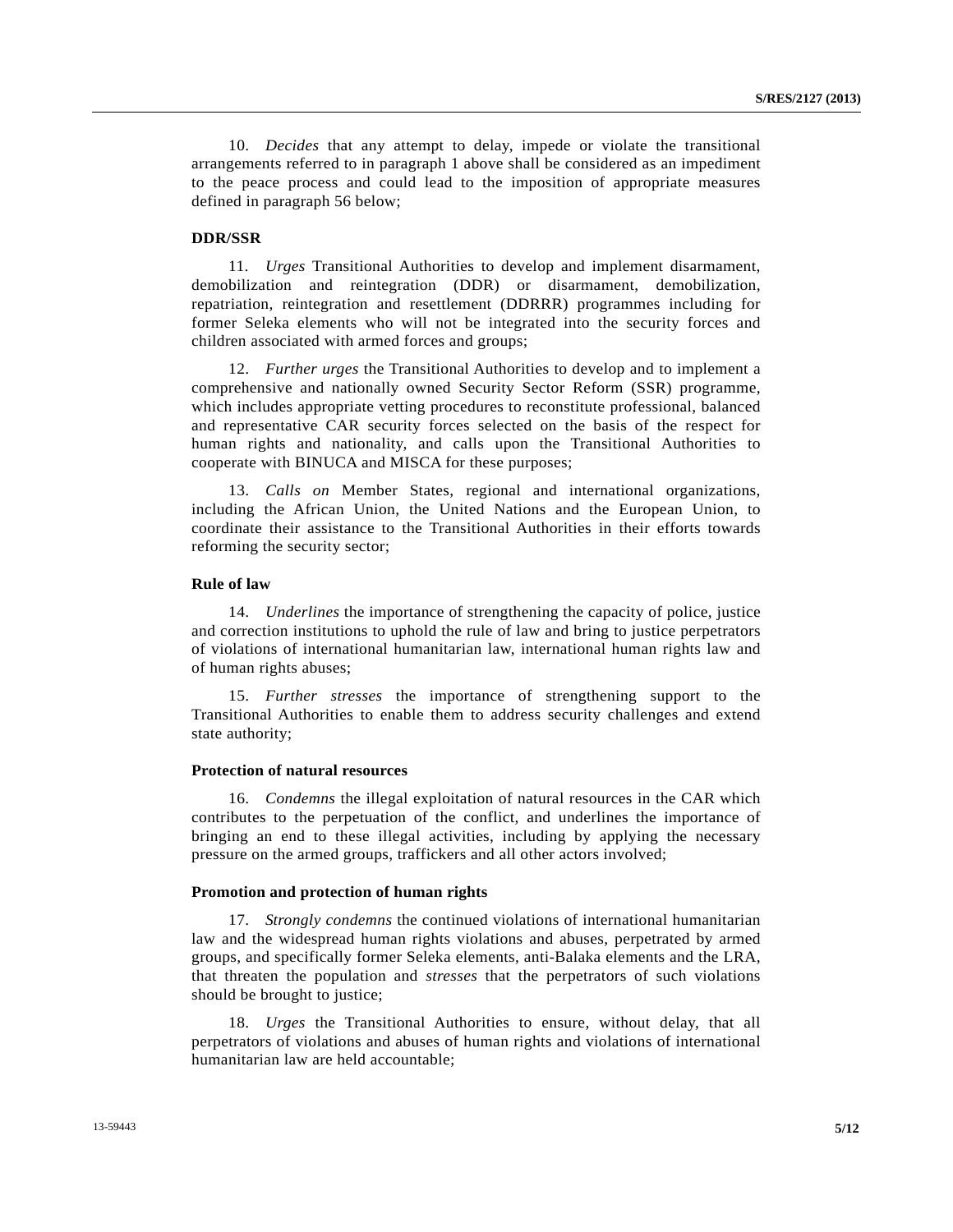19. *Expresses deep concern* at the escalation of interreligious and intercommunal violence as well as violence targeting members of ethnic and religious groups and their leaders, and urges all parties and stakeholders in CAR, with the assistance of the international community, to work together in order to strengthen intercommunal and interfaith dialogues, to prevent further deterioration of the situation on the ground;

 20. *Reiterates its demands* that all armed groups, in particular former Seleka elements and anti-Balaka elements, prevent and end the recruitment and use of children, that all parties protect and consider as victims those children who have been released or otherwise separated from armed forces and armed groups, and *emphasizes* the need to pay particular attention to the protection, release and reintegration of all children associated with armed groups;

 21. *Underscores* the primary responsibility of the Transitional Authorities to protect the population, as well as to ensure the security and unity in its territory, and stresses their obligation to ensure respect for international humanitarian law, human rights law and refugee law;

 22. *Calls upon* all parties to armed conflict in the CAR, including former Seleka elements and anti-Balaka elements, to issue clear orders prohibiting all violations and abuses committed against children in violation of applicable international law, such as their recruitment and use, killing and maiming, abductions and attacks on schools and hospitals and further calls upon Transitional Authorities to make and implement specific commitments on timely investigation of alleged abuses in order to hold perpetrators accountable and to ensure that those responsible for such violations and abuses are excluded from the security sector;

 23. *Calls upon* all parties to armed conflict in the CAR, including former Seleka elements to issue clear orders against sexual violence, and further calls upon Transitional Authorities to make and implement specific commitments on timely investigation of alleged abuses in order to hold perpetrators accountable, in line with its resolutions [1960 \(2010\)](http://undocs.org/S/RES/1960(2010)) and [2106 \(2013\)](http://undocs.org/S/RES/2106(2013)), and to facilitate immediate access for victims of sexual violence to available services;

 24. *Requests* that the Secretary-General rapidly establish an international commission of inquiry for an initial period of one year, including experts in both international humanitarian law and human rights law, in order immediately to investigate reports of violations of international humanitarian law, international human rights law and abuses of human rights in CAR by all parties since 1 January 2013, to compile information, to help identify the perpetrators of such violations and abuses, point to their possible criminal responsibility and to help ensure that those responsible are held accountable, and *calls on* all parties to cooperate fully with such a commission;

 25. *Further requests* the Secretary-General to report to the Security Council on the findings of the commission of inquiry six months and one year after the adoption of this resolution;

 26. *Further requests* the Secretary-General in conjunction with the High Commissioner on Human Rights (HCHR) to take appropriate steps to increase the number of human rights monitors deployed in the CAR;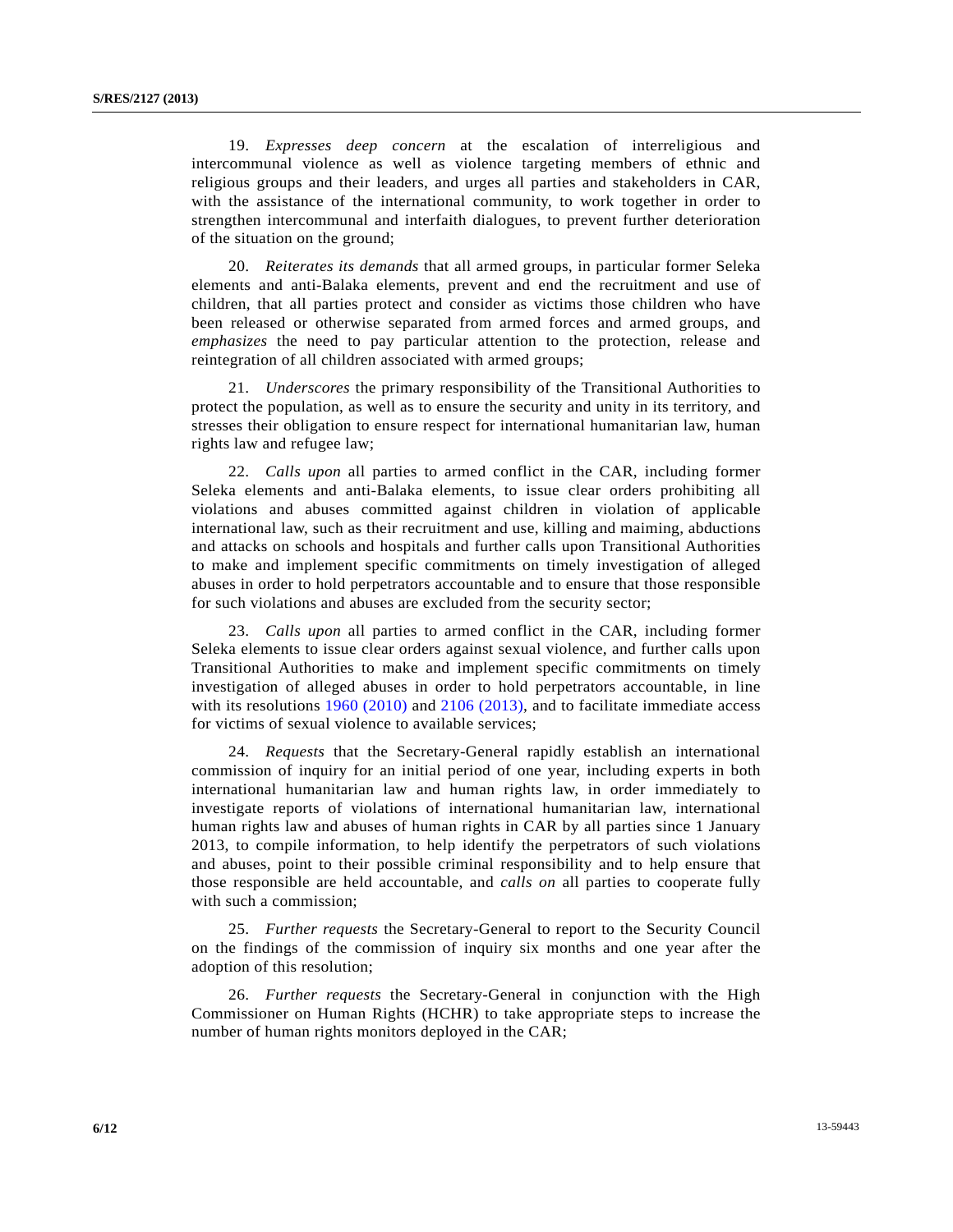27. *Encourages* Member States to take steps to strongly discourage their nationals from travelling to the CAR to participate in activities that contribute to undermining the peace, threatening the political process, or supporting the violation of human rights;

## **Deployment of MISCA**

 28. *Authorizes* the deployment of MISCA for a period of twelve months after the adoption of this resolution, to be reviewed six months after the adoption of this resolution, which shall take all necessary measures, consistent with the concept of operations adopted on 19 July 2013 and reviewed on 10 October 2013, to contribute to:

 (i) the protection of civilians and the restoration of security and public order, through the use of appropriate measures;

 (ii) the stabilization the country and the restoration of State authority over the whole territory of the country;

 (iii) the creation of conditions conducive to the provision of humanitarian assistance to populations in need;

 (iv) the DDR or DDRRR process led by the Transitional Authorities and coordinated by BINUCA;

 (v) national and international efforts to reform and restructure the defence and security sectors led by the Transitional Authorities and coordinated by BINUCA;

 29. *Welcomes* the consultations held between the AU Commission and countries from the central African region and the support provided by the United Nations, and Member States to finalize all aspects of the transition from MICOPAX to MISCA, including the outcome of the meetings held in Addis Ababa from 7 to 10 October 2013;

 30. *Requests* the AU and ECCAS to ensure that the transfer of authority from MICOPAX to MISCA takes effect on 19 December 2013 and, in this regard, *notes that* the AU Commission has been called by the AU-PSC to urgently and successfully transfer authority from MICOPAX to MISCA and *further welcomes* the appointment of the new leadership of MISCA;

 31. *Emphasizes* the need for strong coordination and information-sharing between BINUCA, the African Union-Regional Task Force (AU-RTF) and the MISCA in the context of their protection of civilians activities and counter-LRA operations;

 32. *Requests* the African Union, in close coordination with the Secretary-General and other international organizations and bilateral partners involved in the crisis, to report to the Security Council every 60 days on the deployment and activities of MISCA;

 33. *Emphasizes* the need for MISCA, and all military forces in CAR, while carrying out their mandate, to act in full respect of the sovereignty, territorial integrity and unity of CAR and in full compliance with applicable international humanitarian law, human rights law and refugee law and *recalls* the importance of training in this regard;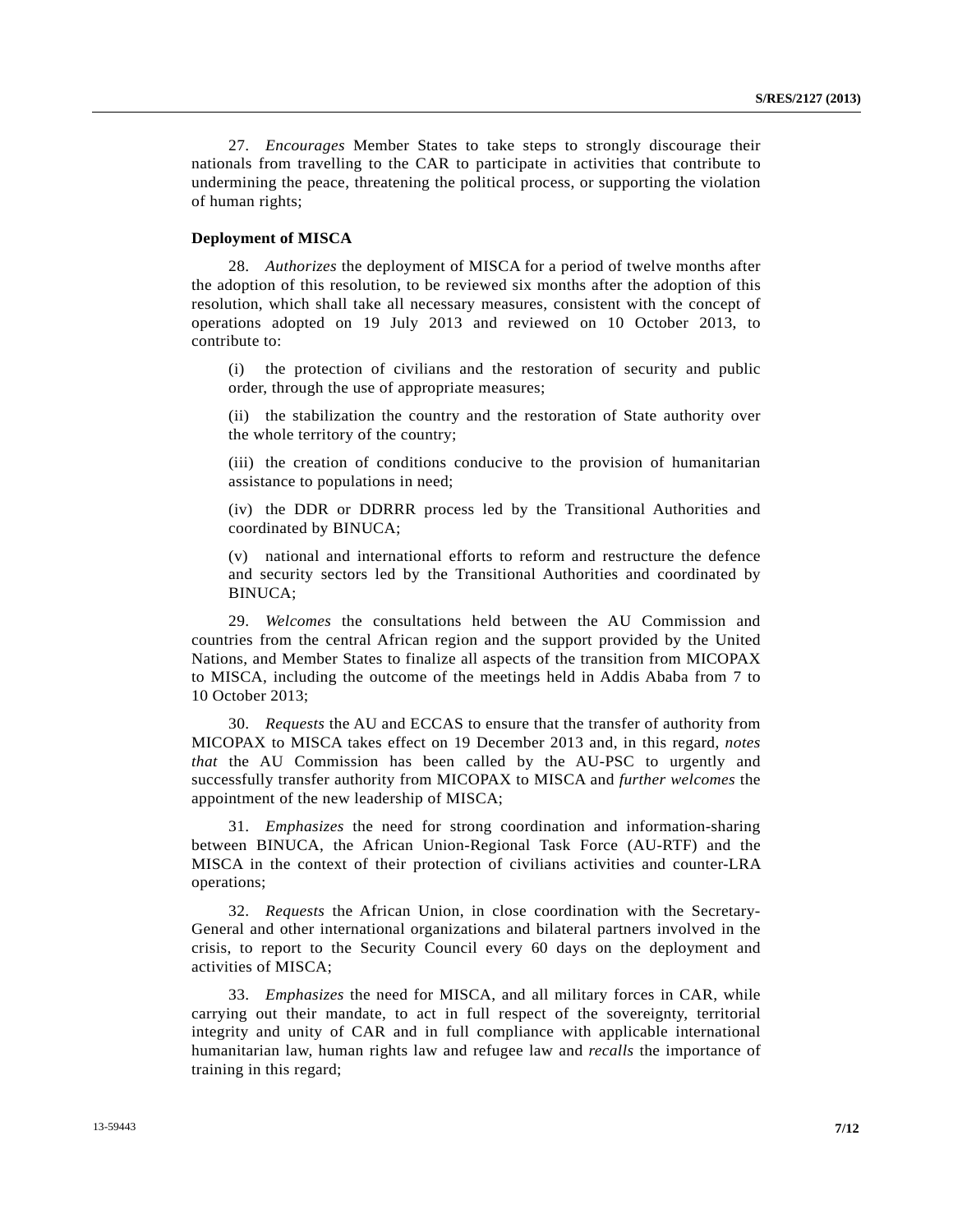#### **International support**

 34. *Welcomes* contributions already made by ECCAS countries, *calls upon* African countries (MAR) to contribute to MISCA so it is able to fulfil its mandate, *and further encourages* Members States and regional organizations to cooperate closely with the African Union, ECCAS the United Nations, troop-contributing countries and other organizations and donors to this end;

 35. *Stresses* that all new African troops shall be integrated fully into the MISCA command and control structures, and shall operate in accordance with MISCA's mandate as set out in paragraph 28 of this resolution;

 36. *Calls upon* the Transitional Authorities and all other parties in the CAR to cooperate fully with the deployment and operations of MISCA, in particular by ensuring its safety, security and freedom of movement with unhindered and immediate access throughout the territory of the CAR to enable it to fully carry out its mandate and *further calls upon* neighbouring countries of the CAR to take appropriate measures to support the implementation of MISCA mandate;

## **UN support**

 37. *Requests* the Secretary-General to continue to enhance the provision of technical and expert advice to the African Union in the planning and deployment of MISCA as well as on the implementation of the MISCA Concept of Operations, on the establishment of MISCA mission headquarters, with the view to strengthening its command and control and administrative structures, improving communication and information technology infrastructure and providing necessary training;

 38. *Further requests* the Secretary-General to support MISCA in countering illicit proliferation of all arms and related materials of all types, in particular small arms to secure stockpiles of explosive weaponry, clear explosive remnants of war and conventional munitions disposal;

 39. *Underscores* the need to establish appropriate coordination mechanisms between BINUCA and MISCA;

 40. *Underlines* that the support outlined in paragraphs 37 and 43 of this resolution must be in full compliance with the United Nations Human Rights and Due Diligence Policy on UN support to non-UN Security forces (HRDDP);

## **Funding**

 41. *Underlines* that regional organizations have the responsibility to secure human, financial, logistical and other resources for the work of their organizations including through contributions by their members and support from their partners;

 42. *Calls upon* Member States and international, regional and subregional organizations, to provide financial support and contributions in kind to MISCA to enable its deployment and implementation of its mandate and *welcomes in this regard* the willingness of the European Union to provide such financial support to MISCA through the mobilization of the African Peace Facility;

 43. *Requests* the Secretary-General to establish a trust fund for MISCA through which Member States and international, regional and subregional organizations can provide financial support to MISCA and *further requests* the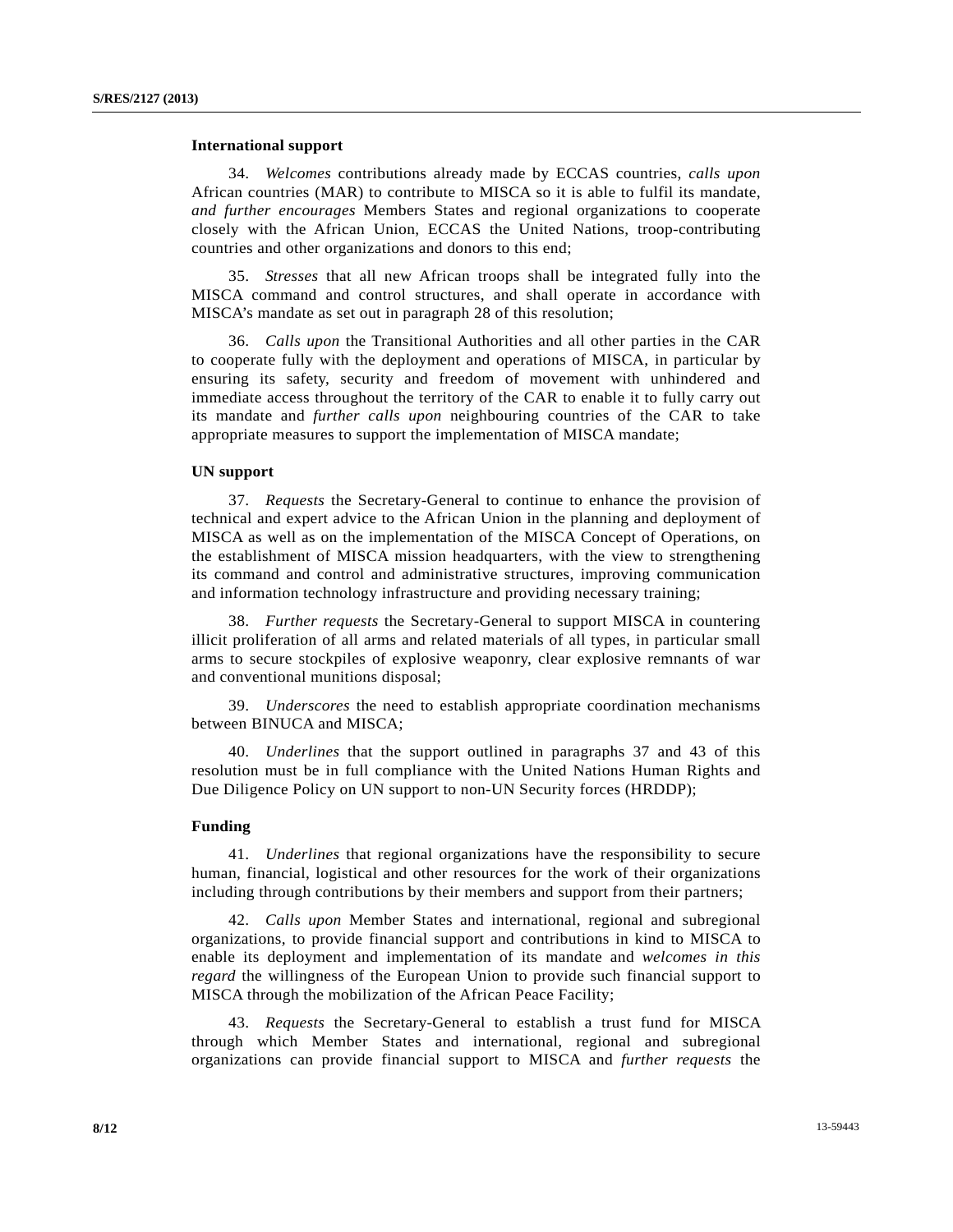Secretary-General to support, in coordination with the EU, the holding of a donors conference of Member States and relevant international, regional and subregional organizations which will be organized by the African Union to solicit contributions, notably to this trust fund, as soon as possible;

 44. *Calls upon* Member States to contribute generously and promptly to the new UN trust fund for MISCA, while noting that the existence of the trust fund does not preclude the conclusion of direct bilateral arrangements and *further requests* the African Union, in consultation with and the Secretary-General, to submit budgetary requests to this trust fund;

 45. *Notes* that the AU-PSC communiqué of 13 November 2013 expresses its appreciation to bilateral and multilateral partners of the AU who are committed to providing support for the deployment and operation of MISCA;

## **PKO**

 46. *Takes note* of the position of the AU and ECCAS that MISCA may require eventual transformation into a United Nations peacekeeping operation and in this regard *welcomes* the Secretary-General's intention to undertake the necessary preparations for the possible transformation of MISCA into a United Nations peacekeeping operation;

 47. *Requests* the Secretary-General to undertake expeditiously contingency preparations and planning for the possible transformation into a United Nations peacekeeping operation, *stressing* that a future decision of this Council would be required to establish such a mission;

 48. *Requests* the Secretary-General, in consultations with the AU, to report to the Security Council no later than 3 months from the adoption of this resolution with recommendations on the possible transformation of MISCA to a United Nations peacekeeping operation, including an assessment of progress towards meeting the appropriate conditions on the ground referred to in paragraph 45 of the Secretary-General report dated 15 November 2013;

## **French forces**

 49. *Notes* the AU-PSC communiqué of 13 November 2013 welcoming the proposed strengthening of the French forces to better support MISCA and encouraging the AU Commission to work towards the establishment of an effective operational coordination between MISCA and the French forces;

 50. *Authorizes* the French forces in the CAR, within the limits of their capacities and areas of deployment, and for a temporary period, to take all necessary measures to support MISCA in the discharge of its mandate as provided by paragraph 28 above; *requests* France to report to the Council on the implementation of this mandate in the CAR and to coordinate its reporting with the reporting by the African Union referred to in paragraph 32 above and *decides* to review this mandate within six months after its commencement and *calls upon* the Transitional Authorities to cooperate fully with the deployment and operations of French forces, in particular by ensuring its safety, security and freedom of movement with unhindered and immediate access throughout the territory of CAR and *further calls upon* neighbouring countries of CAR to take appropriate measures to support the action of French forces;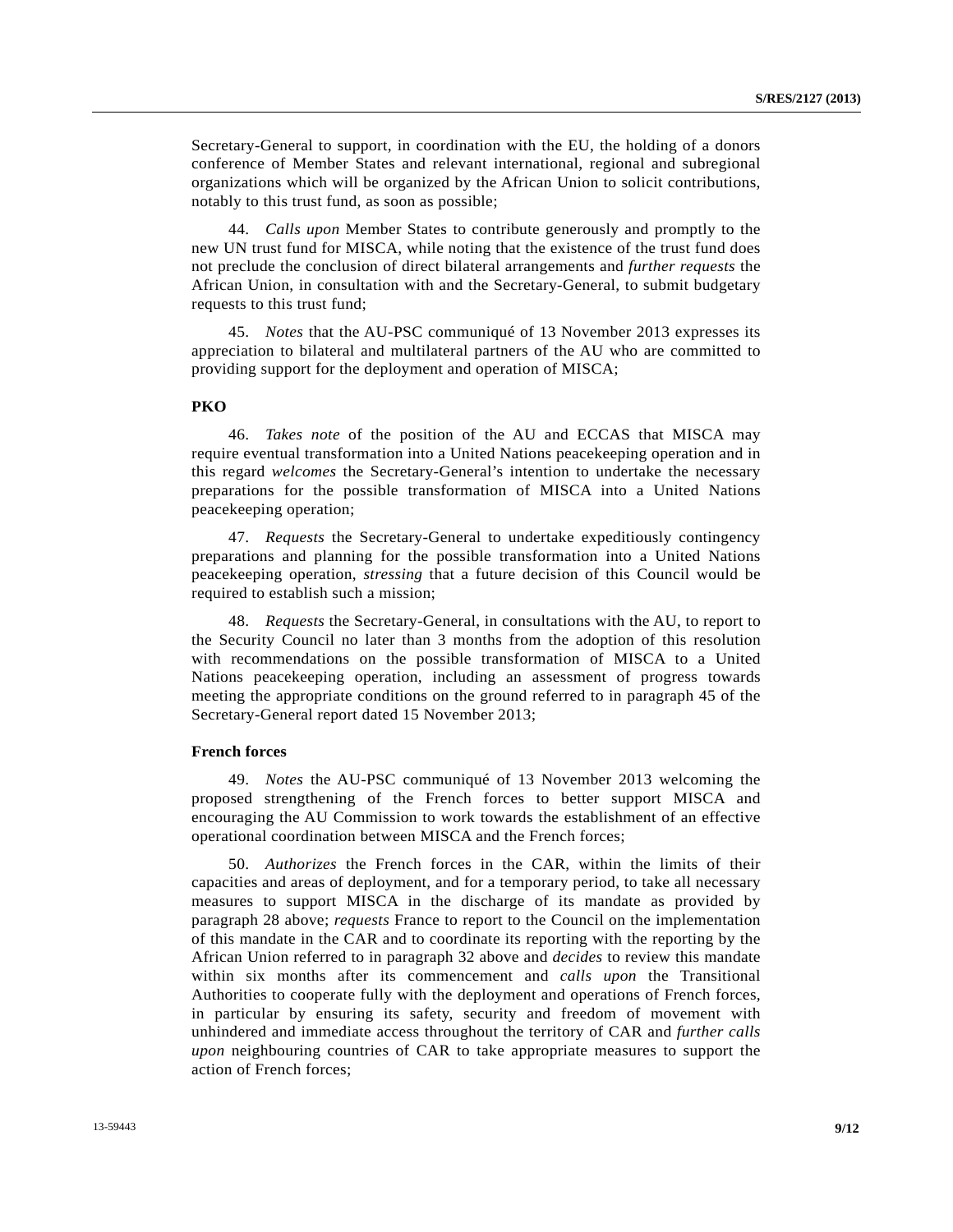#### **Humanitarian principles, access, funding and action**

 51. *Expresses its serious concern* at the deterioration of the humanitarian situation in the CAR and the restricted humanitarian access resulting from increased insecurity and attacks against humanitarian workers;

 52. *Demands* that all parties to the conflict, in particular the former Seleka, ensure the rapid, safe and unhindered access of humanitarian organizations and relief personnel and the timely delivery of humanitarian assistance to populations in need, while respecting the UN guiding principles of humanitarian assistance, including neutrality, impartiality, humanity and independence in the provision of humanitarian assistance;

 53. *Calls upon* Member States to respond swiftly to the United Nations' humanitarian appeals to meet the spiralling needs of people inside the CAR and refugees who have fled to neighbouring countries and encourages to this effect the swift implementation of humanitarian projects by UN and humanitarian organizations;

## **Sanctions regime**

#### *Arms embargo*

 54. *Decides* that, for an initial period of one year from the date of adoption of this resolution, all Member States shall immediately take the necessary measures to prevent the direct or indirect supply, sale or transfer to the CAR, from or through their territories or by their nationals, or using their flag vessels or aircraft, of arms and related materiel of all types, including weapons and ammunition, military vehicles and equipment, paramilitary equipment, and spare parts for the aforementioned, and technical assistance, training, financial or other assistance, related to military activities or the provision, maintenance or use of any arms and related materiel, including the provision of armed mercenary personnel whether or not originating in their territories, and decides further that this measure shall not apply to:

 (a) Supplies intended solely for the support of or use by MICOPAX, MISCA, BINUCA and its guard unit, the AU-RTF, and the French forces deployed in the CAR;

 (b) Supplies of non-lethal military equipment intended solely for humanitarian or protective use, and related technical assistance or training, as approved in advance by the Committee established pursuant to paragraph 57 below;

 (c) Protective clothing, including flak jackets and military helmets, temporarily exported to the CAR by United Nations personnel, representatives of the media and humanitarian and development workers and associated personnel, for their personal use only;

 (d) Supplies of small arms and other related equipment intended solely for use in international patrols providing security in the Sangha River Tri-national Protected Area to defend against poaching, smuggling of ivory and arms, and other activities contrary to the national laws of CAR or CAR's international legal obligations;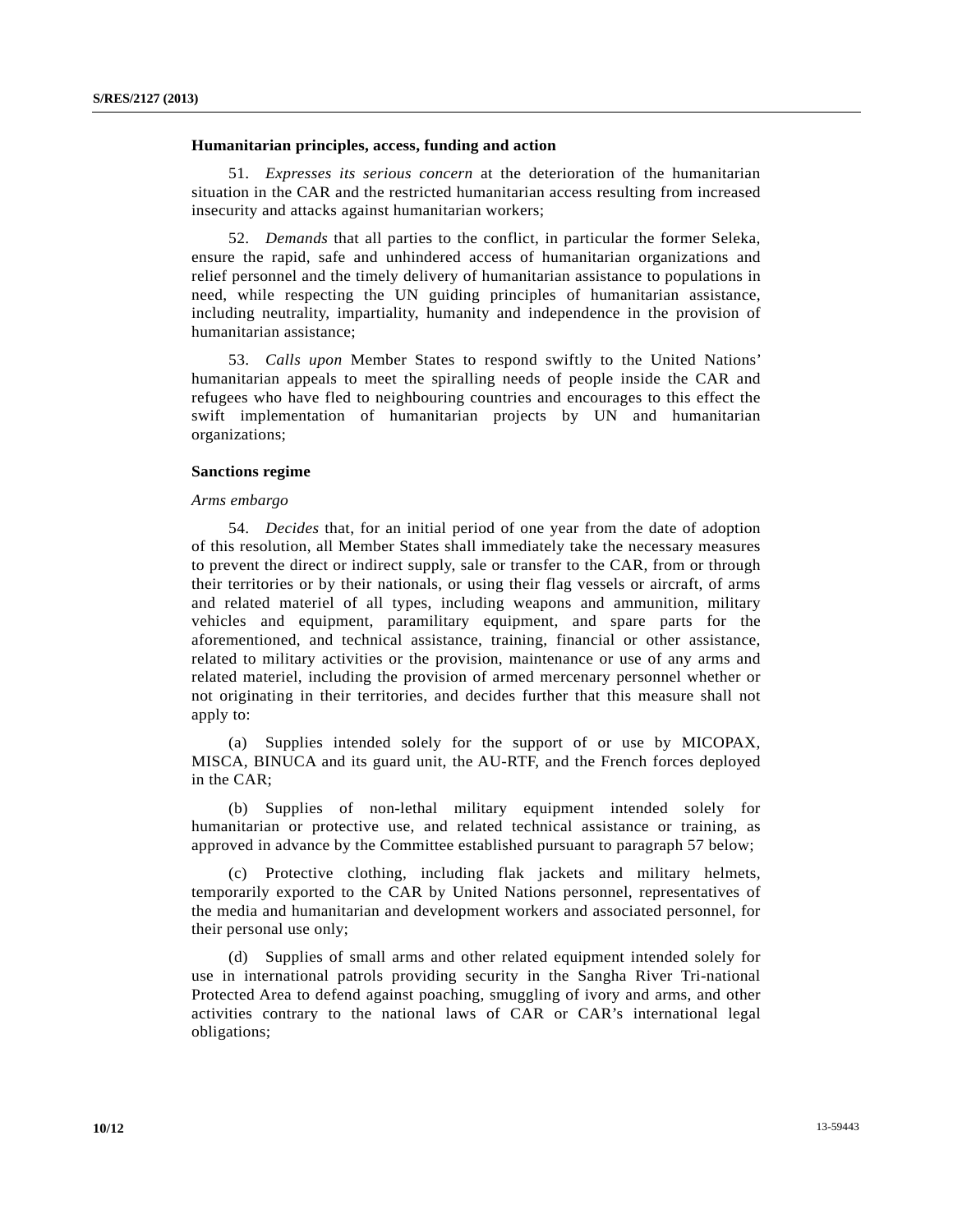(e) Supplies of arms and other related lethal equipment to the CAR security forces, intended solely for support of or use in the CAR process of SSR, as approved in advance by the Committee; or

 (f) Other sales or supply of arms and related materiel, or provision of assistance or personnel, as approved in advance by the Committee;

 55. *Decides* to authorize all Member States to, and that all Member States shall, upon discovery of items prohibited by paragraph 54 of this resolution, seize, register and dispose (such as through destruction, rendering inoperable, storage or transferring to a State other than the originating or destination States for disposal) items the supply, sale, transfer or export of which is prohibited by paragraph 54 of this resolution and *decides* further that all Member States shall cooperate in such efforts;

#### *Future measures*

 56. *Expresses* its strong intent to swiftly consider imposing targeted measures, including travel bans and assets freezes, against individuals who act to undermine the peace, stability and security, including by engaging in acts that threaten or violate transitional agreements, or by engaging or providing, support for actions that threaten or impede the political process or fuel violence, including through violations of human rights and international humanitarian law, the recruitment and use of children in armed conflict in violation of applicable international law, sexual violence, or supporting the illegal armed groups or criminal networks through the illicit exploitation of natural resources, including diamonds, in the CAR, or by violating the arms embargo established in paragraph 54;

#### *Sanctions Committee*

 57. *Decides* to establish, in accordance with rule 28 of its provisional rules of procedure, a Committee of the Security Council consisting of all the members of the Council (herein "the Committee"), to undertake to following tasks:

 (a) To monitor implementation of the measures imposed in paragraphs 54 and 55 above with a view to strengthening, facilitating and improving implementation of these measures by Member States;

 (b) To review information regarding those individuals who may be engaging in the acts described in paragraph 54;

 (c) To establish such guidelines as may be necessary to facilitate the implementation of the measures imposed above;

 (d) To report within 60 days to the Security Council on its work and thereafter to report as deemed necessary by the Committee;

 (e) To encourage a dialogue between the Committee and interested Member States, in particular those in the region, including by inviting representatives of such States to meet with the Committee to discuss implementation of the measures;

 (f) To seek from all States whatever information it may consider useful regarding the actions taken by them to implement effectively the measures imposed above;